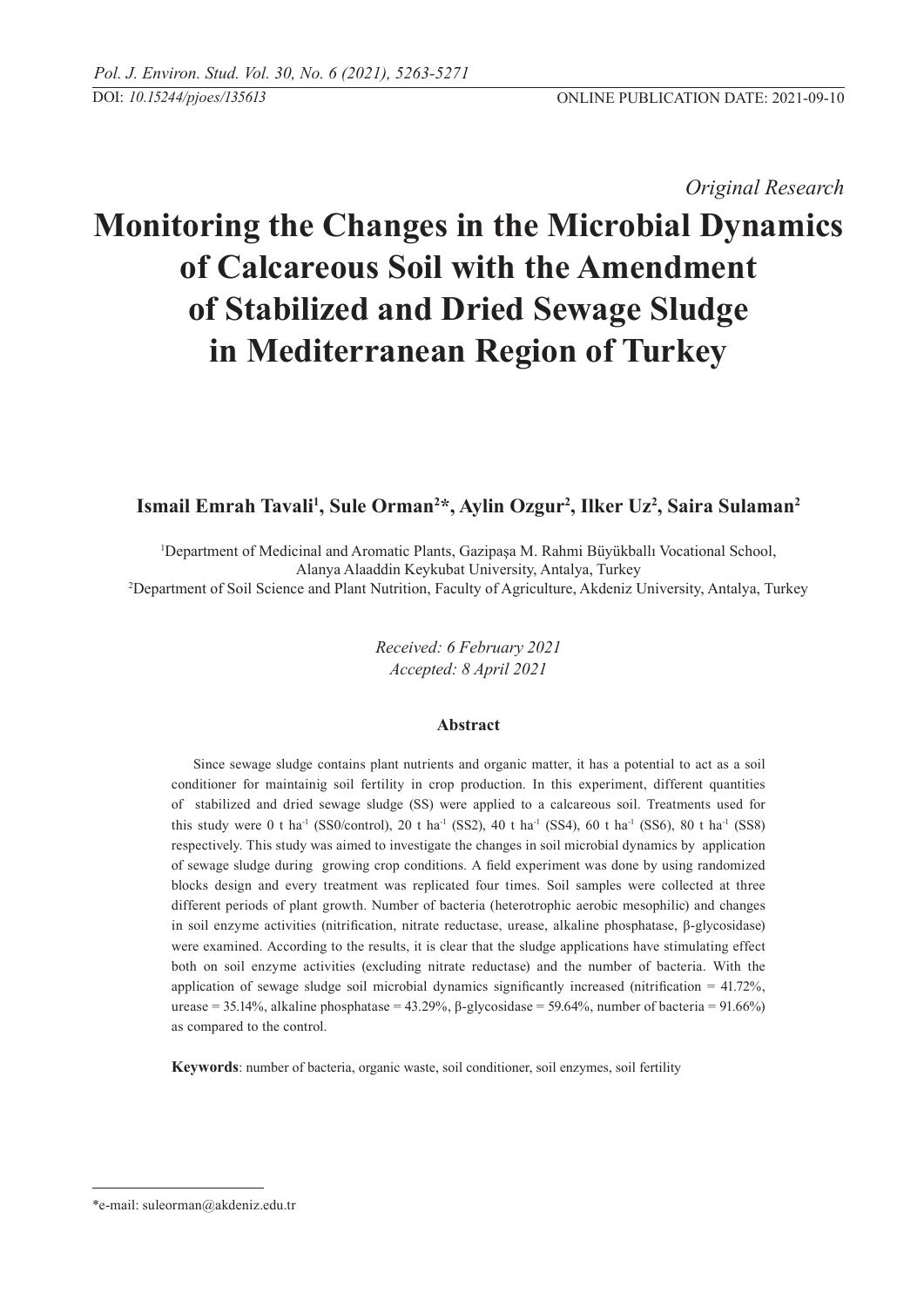#### **Introduction**

There are many factors that differentiate the physical, chemical and biological properties of the sewage sludges resulting from wastewater treatment, primarily the source of wastewater, seasonal changes, the infrastructure of the wastewater treatment facility and the type of drying process [1]. Although the characteristics of the sludge vary depending on the source and treatment technology, it was reported that they are rich in organic matter, nitrogen (N) and phosphorous (P) and may be useful when they are placed in the soil under control [2]. It was reported that the plant nutritional value of the sludge is similar to manure and compost and contains all the elements necessary for the development of plants [3]. The sludge, which occurs continuously and in significant amounts due to the increase of urbanization and the human population, has the potential to be used in crop production by applying it to the soil by scientific and environmentalist methods. Heavy metal contents of the sewage sludges are one of the factors limiting the use of soil. However, not only the properties of the sludge but also the characteristics of the soil is important. The heavy metal contents and other risk factors of sewage sludges arising from the domestic waste are generally low. It was reported that the risks that may occur in terms of heavy metal accumulation are minimized by applying stabilized and dried the sewage sludge to soils with high pH, lime and clay content [4].

The sewage sludges can increase the microbial activity of soils due to their rich organic matter and nutrient content [5]. One of the most important features in soil biology is soil microbial dynamics.

Soil microbial dynamics generally covers the number, diversity and activities of the microorganisms in soil ecology. In addition, it is closely related to the behavior of microorganisms both among themselves and against other living creatures depending on the changing conditions (food,  $O_2$ , temperature, humidity, etc.) in this environment [6]. Soil enzymes are one of the factors that affect microbial dynamics the most. Soil enzymes are biochemical agents and direct many series of reactions that catalyze nutrients in the soil. These reactions can be carried out in living or dead organisms or by extracellular enzymes. Extracellular enzymes may be free or bound to soil colloids [7]. Enzymes that pass from plant residues to soil as a result of vegetative production lose their activity by being broken down immediately because they are not resistant to environmental conditions. Therefore, it is accepted that the origin of active enzymes in the soil are microorganisms [8]. In this study, the changes occurred in the microbial dynamics of the calcareous soil were monitored during the cultivation of silage maize by applying the stabilized and dried sewage sludge to the soil.

## **Materials and Methods**

## The Experiment Soil and Climate

This study was carried out as a field experiment at the Research and Application Farm of Agriculture Faculty (36°53'54.50"N and 30°38'19"E, 31 m above sea level) located within the campus area of Akdeniz University in Antalya, Turkey (Fig. 1). The experiment



Fig. 1. The location of study area (a: Turkey, b: Antalya, c: Akdeniz University Campus, d: Experiment area).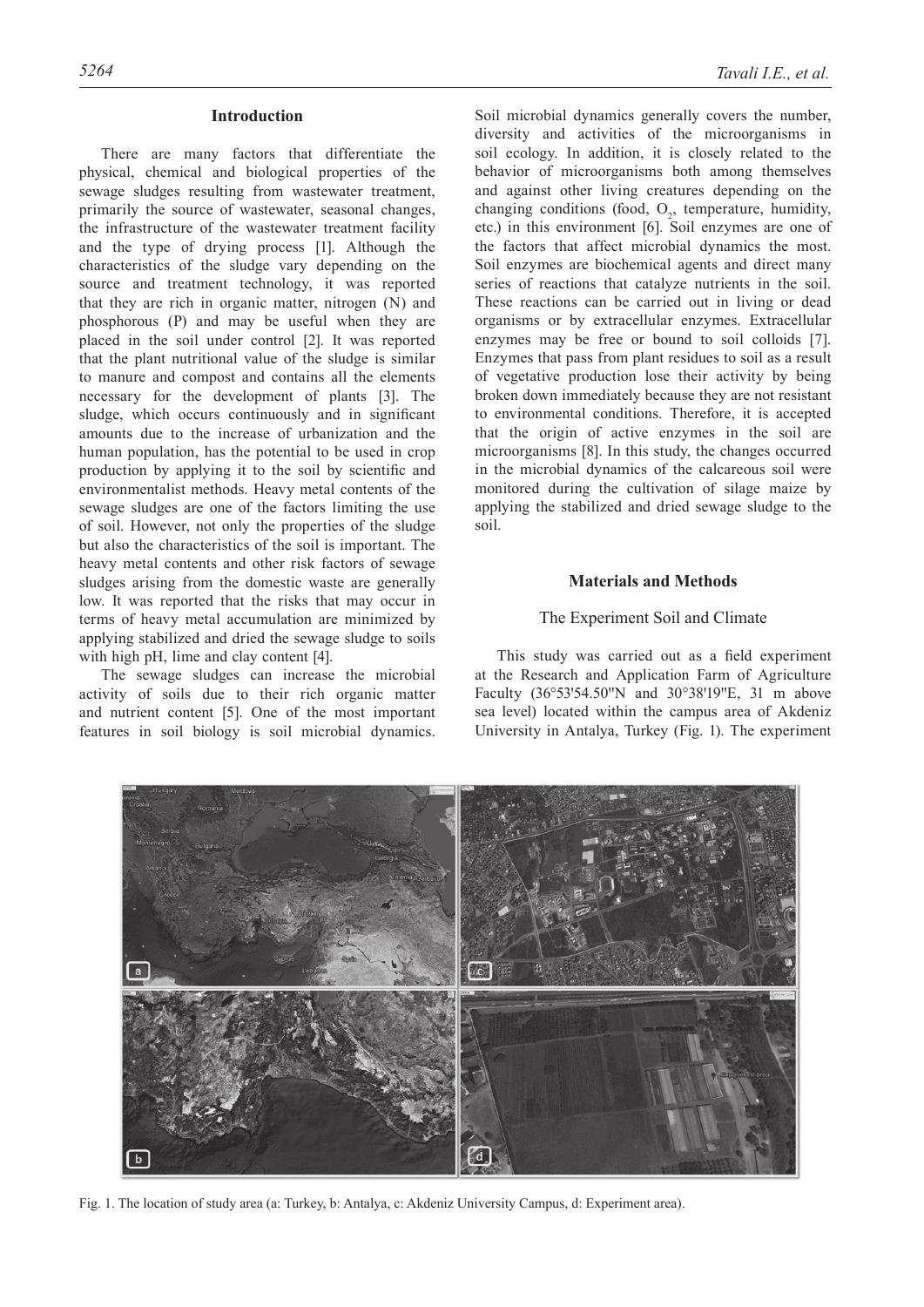soil is called entisol according to international soil taxonomy. According to the morphological profile examination, the whole profile of the soil is clay textured and there is a deeply pronounced lime movement within the profile, and the amount of lime increases with the depth. The texture of the experiment soil is clay loam. It was determined that the soil reaction was slightly alkaline (pH 7.06), high in lime (43%) and poor in humus (organic matter: 1.39%). The area where the experiment is conducted has a semi-arid Mediterranean climate. According to the climate data obtained, the average temperature is 26.7ºC, the highest temperature is 32.5ºC, the lowest temperature is 21ºC during the months of the experiment (June, July, August and September). In addition, it was determined that the average amount of precipitation in these months was 7.3  $\text{kg/m}^2$ .

## The Sewage Sludge

The stabilized and dried sewage sludge used in the experiment was obtained from Hurma Waste Water Treatment Facility in Antalya, Turkey (36°50'08"N and 30°36′15″E). It was determined that the sludge reaction was slightly acid (pH 6.42), rich in total N (4.9%) and also rich in humus (organic matter: 74%). However, it was reported that the heavy metal concentrations of the sewage sludge obtained from this treatment facility are below the sewage sludge heavy metal limit values in the European Union (86/278/EEC) and the "Soil Pollution Control" regulation in Turkey [1]. The results of the analysis of the soil in the area where the experiment was established and the sludge used in the experiment are shown in Table 1.

#### Experiment Management

The study was planned according to the random blocks experiment design with 4 replications. Tillage was made suitable for crop production by cultivation, leveling and weed cleaning in the experiment area. Then, 20 plots of 6  $m<sup>2</sup>$  (1.5 x 4) were created. The stabilized and dried sewage sludge (SS) was applied to the soil homogeneously at levels of 0 t ha-1

Table 1. Some chemical properties of the sewage sludge and experiment soil.

| Parameter             |                                            | Sewage<br>sludge         | Soil      | Certificated<br>Clay loam soil material<br>(RTC CRM052) |                | Certificated<br>Sewage sludge material<br>$(CRM029-50G)$ |                          |
|-----------------------|--------------------------------------------|--------------------------|-----------|---------------------------------------------------------|----------------|----------------------------------------------------------|--------------------------|
|                       |                                            |                          |           | Reference                                               | Value          | Reference                                                | Value                    |
| pH                    |                                            | 6.42                     | 7.06      |                                                         |                |                                                          |                          |
| $EC$ ds $m^{-1}$      |                                            | 5.44                     | 0.44      |                                                         |                |                                                          | $\overline{a}$           |
| $%$ CaCO <sub>3</sub> |                                            | $\overline{\phantom{0}}$ | 43        | $\overline{\phantom{0}}$                                | $\overline{a}$ | $\overline{\phantom{0}}$                                 | $\overline{\phantom{0}}$ |
| Texture               |                                            |                          | Clay loam |                                                         |                |                                                          | $\overline{a}$           |
| % Organic matter      |                                            | 74                       | 1.39      | $\overline{\phantom{0}}$                                | $\overline{a}$ |                                                          | $\overline{a}$           |
| Total                 | $\%N$                                      | 4.9                      | 0.13      | $3.97 \pm 0.562$                                        | 3.42           | $3.26 \pm 0.56$                                          | 4.58                     |
|                       | $P$ mg $kg^{-1}$                           | 16144                    | 118       | $168 \pm 30.7$                                          | 102.67         | $2.11 \pm 0.26$                                          | 1.51                     |
|                       | $K$ mg $kg^{-1}$                           | 4484                     | 8226      | $2390 \pm 76.2$                                         | 1858.40        | 3540±290                                                 | 3604                     |
|                       | Ca mg kg <sup>-1</sup>                     | 61400                    | 53512     | $2860 \pm 118$                                          | 1680.97        | 51600±1650                                               | 55620                    |
|                       | $Mg$ mg $kg^{-1}$                          | 6506                     | 4267      | $1690 \pm 74.8$                                         | 1593.10        | $10400 \pm 395$                                          | 10428                    |
|                       | Na mg kg <sup>-1</sup>                     | 1496                     | 474.4     | $319 \pm 17.2$                                          | 156.78         | 1310±384                                                 | 1091                     |
|                       | Fe mg kg <sup>-1</sup>                     | 5772                     | 2619      | 14700±632                                               | 13920          | 23200±1460                                               | 20396                    |
|                       | $Zn$ mg $kg^{-1}$                          | 2400                     | 50        | $94.3 \pm 2.93$                                         | 86.41          | $833 \pm 40$                                             | 784.6                    |
|                       | $Mn$ mg $kg^{-1}$                          | 382.6                    | 466.6     | $217 \pm 11.8$                                          | 348.16         | $756 \pm 56.8$                                           | 663                      |
|                       | $\mathrm{Cu}$ mg $\mathrm{kg}^{\text{-1}}$ | 142.8                    | 8         | $56.5 \pm 1.60$                                         | 49.60          | 716±37.7                                                 | 658.20                   |
|                       | Ni mg kg <sup>-1</sup>                     | 126                      | 48.9      | $50.8 \pm 1.42$                                         | 59.82          | $373 \pm 24.8$                                           | 316                      |
|                       | $Cr$ mg $kg^{-1}$                          | 51.3                     | 35.5      | $57.8 \pm 1.98$                                         | 72.00          | $129 \pm 3.69$                                           | 116.80                   |
|                       | Pb $mg \, kg^{-1}$                         | 23.6                     | $\n  $    | $82.9 \pm 2.52$                                         | 91.10          | $192 \pm 13.9$                                           | 197.6                    |
|                       | $Cd$ mg $kg^{-1}$                          | 1.08                     | 0.8       | $43 \pm 1.16$                                           | 34.85          | $142 \pm 7.54$                                           | 147.20                   |

 $*$  <D.L. Below the detection limits of the device (for Pb D.L. < 0.03 mg kg<sup>-1</sup>)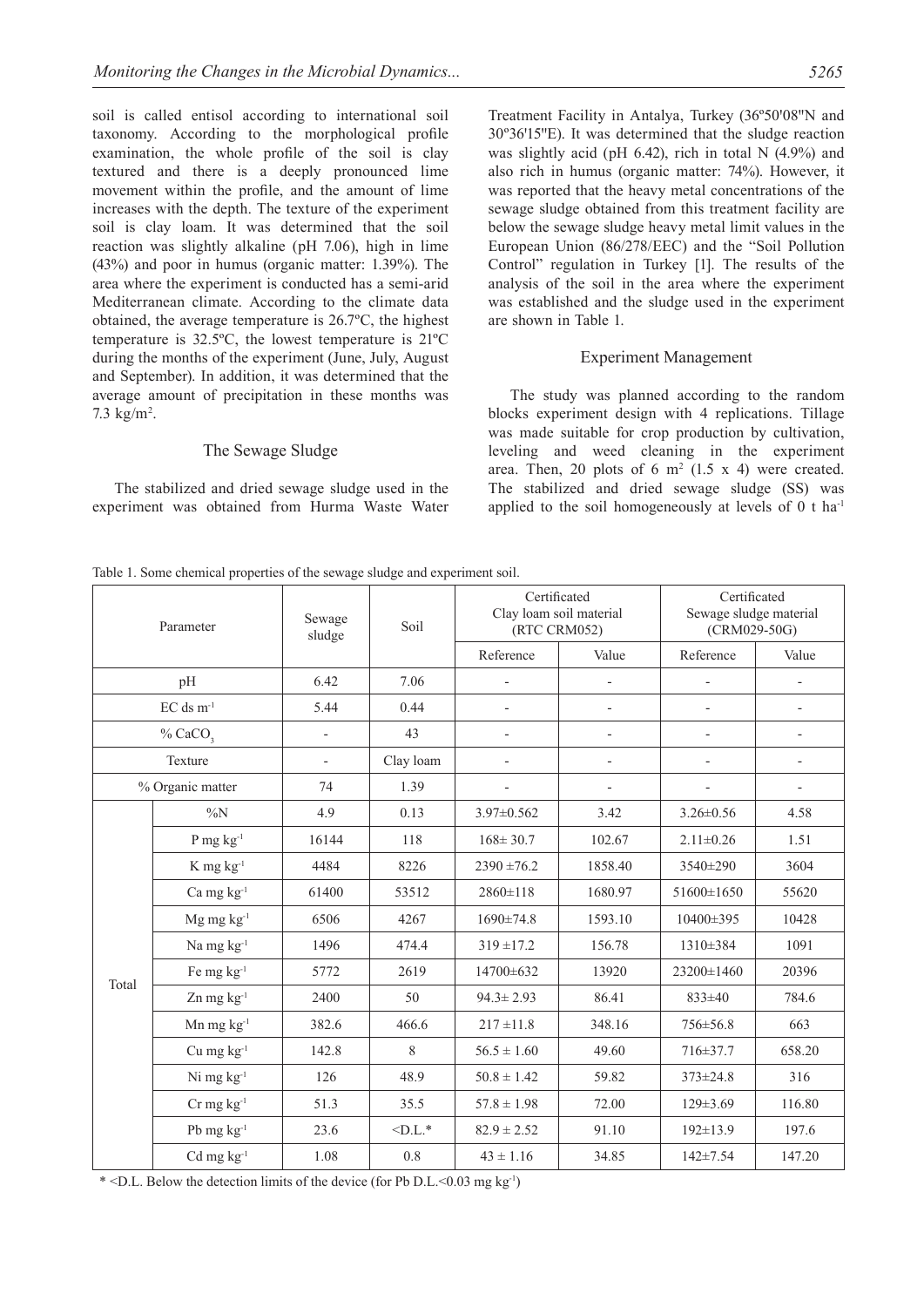(control-SS0), 20 t ha-1 (SS2), 40 t ha-1 (SS4), 60 t ha-1 (SS6), 80 t ha-1 (SS8) as reported by Orman et al. [1]. Later, a drip irrigation system was installed in each plot and the plot soils were mixed with the sewage sludge by watering evenly and left for incubation for 3 weeks.

"Burak", a registered silage maize (Zea mays L.) variety of the Western Mediterranean Agriculture Research Institute-BATEM (Antalya, Turkey), was used as plant material. After incubation period, maize seeds were planted for approximately 5 cm soil depth, two for each dripper, 60 cm between rows and 20 cm above the rows as reported by Vieria et al. [5]. During the growth of the plant, all agronomic practices (equal irrigation, weed cleaning, hoeing, etc.) were carried out and silage maize, which completed the 100-day growing period, were harvested.

## Sampling and Analysis

To determine the initial soil properties of the experiment area, first soil sample was taken from 0-30 cm depth. The soil sample was analyzed by sieving it through a 2 mm sieve (10 mesh) after making the air dry. In order to determine the effects of the sludge applied to the soil on soil microbial dynamics, samples were taken from a depth of 0-30 cm at different times and moist soil samples were used in the analysis. Soil samples were taken from each plot when the incubation period was completed (I). In addition, soil samples were also taken when the plants reached the period of stub (II) and in the harvest (III).

The following analysis was carried out in the sludge. Organic matter content was determined according to oven-drying method [9]. pH and EC values were determined by the pH-EC meter (WTW-400) [10]. Total nitrogen (N) determination was done according to the modified Kjeldahl method (Gerhardt Vapodest 300) [11]. For the total phosphorus (P), potassium  $(K)$ , calcium (Ca), magnesium (Mg), sodium (Na), iron (Fe), zinc (Zn), manganese (Mn), copper (Cu), lead (Pb), cadmium (Cd), chromium (Cr), nickel (Ni) analysis, filters were obtained by wet decomposition method (digiblock Labtech ED 36S) [12]. Then, the total concentrations of the elements mentioned in these filters were determined by ICP-OES (Perkin Elmer 7100DV). The chemical analyzes made in the first soil sample are as follows: Soil texture (Hamilton Beach-CS) [13], lime (Eijkelkamp C-08.53) [14] and organic matter [15]. pH, EC and total N, P, K, Ca, Mg, Na, Fe, Zn, Mn, Cu, Pb, Cd, Cr, Ni were determined with the same methods used for the sludge.

The biological analyzes performed in replicate soil samples are as follows: nitrification activity [16], nitrate reductase activity [17], urease activity [18], alkaline phosphatase activity [19], β-glycosidase activity [20]. Sample readings on all enzyme activities were performed on a spectrophotometer (Perkin Elmer Lambda 25 UV-VIS). In addition, total number of aerobic mesophilic bacteria was determined by using

dilution plate count method [21]. Soil samples taken for biological analysis were brought to the laboratory quickly and safely. These were kept under suitable conditions (+4ºC) for analysis and data were expressed on the basis of the oven-dry weight of the soil.

## Statistical Analysis

The results obtained from the laboratory analysis were evaluated statistically using SPSS 17.0 package program. In this context, the significance of the data (treatments, time-bound change and interaction of these) were determined at 5% level with repeated measure ANOVA (rANOVA). In addition, significant results were graded by Duncan's multiple comparison test [22].

#### **Results and Discussion**

#### Nitrification Activity

Statistical analysis results including the sludge applications and interactions of time-bound factors are given in Table 2. Accordingly, SS6 (2.14  $\mu$ g NO<sub>2</sub>  $-N$  g<sup>-1</sup> dw h<sup>-1</sup>) and SS8 (2.11 µg NO<sub>2</sub> -N g<sup>-1</sup> dw h<sup>-1</sup>) increased nitrification activity of the soil more than other applications and control. In terms of timebound of nitrification activity, it was determined that the value measured in the second sampling time was the highest activity value (Fig. 2). Nitrification is closely related to nitrogen enrichment in the soil. It is especially studied as an important indicator in the conversion of organic nitrogen in the soil to nitrite and nitrate forms [23]. In this study, the nitrification of the soil showed an increase between the sampling times. It can be stated that the suitability of factors such as climate, soil temperature, microbial diversity and soil pH are responsible for this change in the nitrification. It is known that nitrification is closely related to soil chemical and biological properties [24]. In addition, the properties of the sludge such as organic matter  $(74%)$  and nutrient content (total N 4.9%) are thought to promote microorganisms responsible for nitrification activity. As a matter of fact, organic fertilizer and olive wastewater were reported to have similar effects on soil [25, 26]. Thus, the enzymatic properties of soils are positively affected by the addition of organic waste. In particular, organic materials containing nutrients such as N and P, which have low C N ratio and high levels in their chemical composition, have a stimulating effect on microorganisms [2].

#### Nitrate Reductase Activity

The effects of applications on soil nitrate reductase activity were found statistically insignificant (Table 2). On the other hand, in terms of the time-bound change of the activity, just as in nitrification, it was seen that the measured value was the highest in the second sampling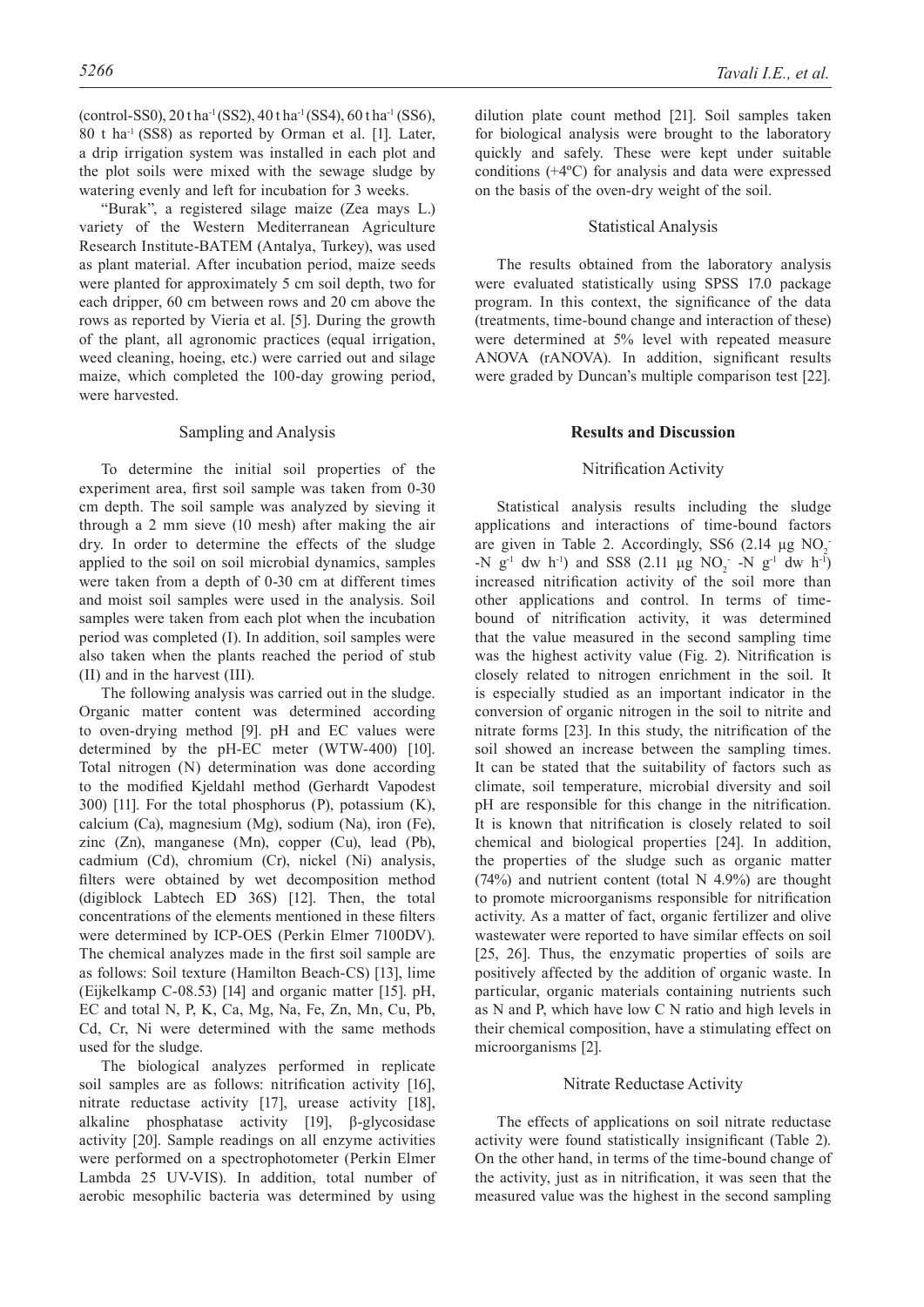| Treatment        | Nitrification<br>$(\mu g NO, -N g^{-1})$<br>$dw h^{-1}$ | Nitrate reductase<br>$(\mu g NO, -N g^{-1})$<br>$dw h^{-1}$ | Urease<br>$(\mu g NH_{4}^{\ +}-N g^{-1})$<br>$dw h^{-1}$ | Alkaline<br>phosphatase<br>$(\mu g PNP g^{-1} dw h^{-1})$ | $\beta$ -glucosidase<br>$(\mu g$ PNG $g^{-1}$ dw<br>$h^{-1}$ ) | Number<br>of bacteria<br>$(10^6 \text{ cftu } g^{-1} \text{ dw})$ |  |  |  |  |  |
|------------------|---------------------------------------------------------|-------------------------------------------------------------|----------------------------------------------------------|-----------------------------------------------------------|----------------------------------------------------------------|-------------------------------------------------------------------|--|--|--|--|--|
| SS <sub>0</sub>  | 1.51c <sup>1</sup>                                      | 1.99                                                        | 41.52c                                                   | 41.16d                                                    | 20.12c                                                         | 1.2c                                                              |  |  |  |  |  |
| SS <sub>2</sub>  | 1.86b                                                   | 2.04                                                        | 49.51bc                                                  | 49.12c                                                    | 28.17b                                                         | 2.1ab                                                             |  |  |  |  |  |
| SS <sub>4</sub>  | 1.97ab                                                  | 2.18                                                        | 52.12b                                                   | 53.17b                                                    | 30.28ab                                                        | 2.1ab                                                             |  |  |  |  |  |
| SS <sub>6</sub>  | 2.14a                                                   | 2.23                                                        | 56.11a                                                   | 58.98a                                                    | 32.12a                                                         | 2.3a                                                              |  |  |  |  |  |
| SS <sub>8</sub>  | 2.11a                                                   | 2.14                                                        | 49.10bc                                                  | 52.82b                                                    | 31.98a                                                         | 1.8b                                                              |  |  |  |  |  |
| rANOVA (LSD 5%)  |                                                         |                                                             |                                                          |                                                           |                                                                |                                                                   |  |  |  |  |  |
| Time(T)          | $1.23*$                                                 | $912**$                                                     | $8711***^2$                                              | $29.69***$                                                | $11.51***3$                                                    | $1.29**4$                                                         |  |  |  |  |  |
| Treatment<br>(T) | $1.28*4$                                                | <b>NS</b>                                                   | $1.03*$                                                  | $1.28*$                                                   | $10.47**$                                                      | $1.54*$                                                           |  |  |  |  |  |
| T x T            | <b>NS</b>                                               | <b>NS</b>                                                   | $2.02*$                                                  | $2.03*$                                                   | $1.53*$                                                        | NS <sup>5</sup>                                                   |  |  |  |  |  |

Table 2. Effects of applications on soil enzyme activities and number of bacteria.

1 Means in the same column followed by the same letter are not significantly different at the 5% level according to Duncan's multiple range test

<sup>2</sup>\*\*\* p<0.001

 $3**$  p<0.01

 $4 * p < 0.05$ 

<sup>5</sup> NS: Not significant



Fig. 2. Changes in enzyme activities and number of bacteria in soils during the growth season (I, II, III) with sewage sludge (SS) applied at the rates of 20, 40, 60, 80 t ha-1 and control (SS0) treatments. Error bars represent standard errors based on four replicates.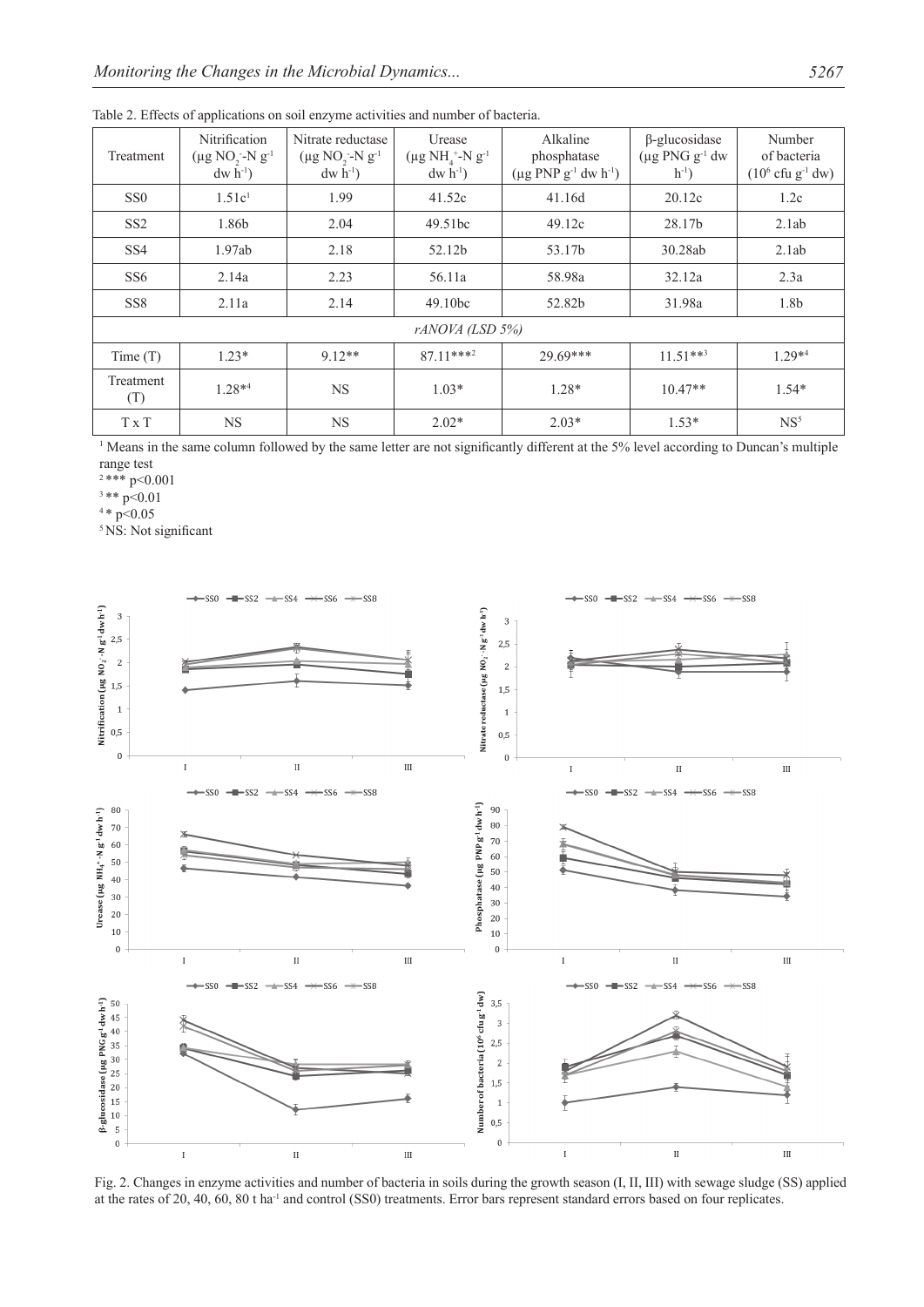time (Fig. 2). Among the most important components of soil fertility, besides available plant nutrients (such as nitrogen), the amount of organic matter and the diversity, number and activity of microorganisms are also included [6]. One of the phases that are in the nitrogen cycle and are most interested in their results is denitrification. The conversion of mineral nitrogen released in the soil as a result of microorganism activities to atmospheric nitrogen under non- $O<sub>2</sub>$ conditions is expressed as denitrification. However, it is known that nitrogen loss through soil denitrification causes both the impoverishment of the soils and the negative effects of the gas balance of the atmosphere [27]. Nitrate reductase is involved in the process of denirification. Nitrogen present in the structure of this enzyme, rather than molecular  $O_2$ , acts as a terminal electron acceptor by bacteria and this is irreversible once NO is formed [28]. It was found that the nitrate reductase activity of the soil showed complex changes with a decreasing trend between the sampling times. It is assumed that this is due to the variability of factors such as nutrient content,  $O_2$ , temperature, pH, moisture and microbial diversity in the soil during plant growth. Similarly, soil nitrate reductase activity and nitrous oxide gas amount were reported to fluctuate due to changing conditions [29, 30].

## Urease Activity

SS6 (56.11  $\mu$ g NH<sub>4</sub><sup>+</sup> -N g<sup>-1</sup> dw h<sup>-1</sup>) increased urease activity more than control and all other applications (Table 2). However, it was determined that the enzyme activity, which was measured high in the first sampling time, decreased gradually in the following sampling times (Fig. 2). It states that soil enzymes are responsible for the decomposition of organic materials in the soil, as well as the input of organic material into the soil can increase these enzymes and this increase may differ significantly depending on the type of organic material [31]. The urease enzyme, which is effective in the separation of urea and ammonium, nitrogenous compounds in the soil, is an important extracellular soil enzyme that takes part in the nitrogen cycle. This enzyme constitutes more than 63% of all enzyme activities in the soil and is in close relationship with soil microbial activity increase [32]. The urease enzyme is held in various ways by inorganic structures in colloidal tissue such as clay and does not lose its activity in the soil most of the time [5]. The urease activity also increases due to the increase of microorganism activity in the soil. It is stated that this increase is caused by urea or urea type substrates covered by organic material [33]. Thus, it is determined that nutrient management and organic N-fertilization increase the urease activity of the soil [34, 35]. Similarly, the sludge was found to increase urease activity in the soil. It can be stated that such an increase in enzyme activity was observed due to the high level of nitrogen forms, which are the substrates of the urease enzyme, in the sludge used

in this study (total N 4.9%). However, an inverse proportion was reported between urease activity and soil heavy metal coverage [36]. At this point, it is assumed that the chemical properties of the soil (lime 43% and pH 7.06) prevent the heavy metals in the sludge from increasing the soil solution.

## Alkaline Phosphatase Activity

The course of alkaline phosphatase activity is similar to urease (Table 2). With SS6 (58.98  $\mu$ g PNP g<sup>-1</sup> dw h<sup>-1</sup>), the values measured in the first sampling time were found to be highest (Fig. 2). Phosphatase activity can be affected not only by pH and temperature values, but also by organic matter content, moisture and air of the soil. Due to these effects, the phosphotase activity in the soil varies according to the seasons and agronomic activities (fertilization, irrigation, etc.) [37]. In the case of organic wastes applied alone or in combination with chemical fertilizers, it was demonstrated that the physical and chemical soil properties improve together with the plant yield [8]. Unlike inorganic fertilizers, it is reported that organic fertilizers or regulators added to the soil increase phosphatase activity, so there is a parallel between soil organic matter amount and phosphatase activity. It is known that organic fertilizers, which are widely used to increase the soil organic matter, act as a substrate for the phosphatase enzyme, increasing the activity of this enzyme [38]. In this study, it was determined that the sludge was significantly increasing the alkaline phosphatase activity of the soil. In addition to the substrate amount and components of the material, the amount of organic matter and nutrient content of the material can be important in the emergence of the microbial stimulating effect of organic fertilizers in the soil [39]. In addition, phosphatase activity was reported to be closely related to soil pH, total N, organic P, and clay content [40]. The test soil pH (7.06), total N amount (0.13%) and texture (clay loam) with total phosphorus  $(16144 \text{ mg kg}^{-1})$  and organic matter content  $(74%)$  of the sludge, is thought to be responsible for the increase in soil alkaline phosphatase activity. Similar results were reported in the field experiments which were carried out on the effect of organic fertilizer amendment in wheat and potato soil [41, 42].

## **β-Glycosidase Activity**

Considering the average values of the applications depending on the sampling times, it was determined that SS6 (32.12  $\mu$ g PNG g<sup>-1</sup> dw h<sup>-1</sup>) and SS8 (31.98  $\mu$ g PNG  $g<sup>-1</sup>$  dw h<sup>-1</sup>) increased the β-glycosidase activity of the soil more than control and other applications (Table 2). On the other hand, in terms of sampling periods, as in other enzyme activities, it was determined that the β-glycosidase activity of the soil reached the highest levels in the first sampling time (Fig. 2). Carbonic compounds are the primary substances used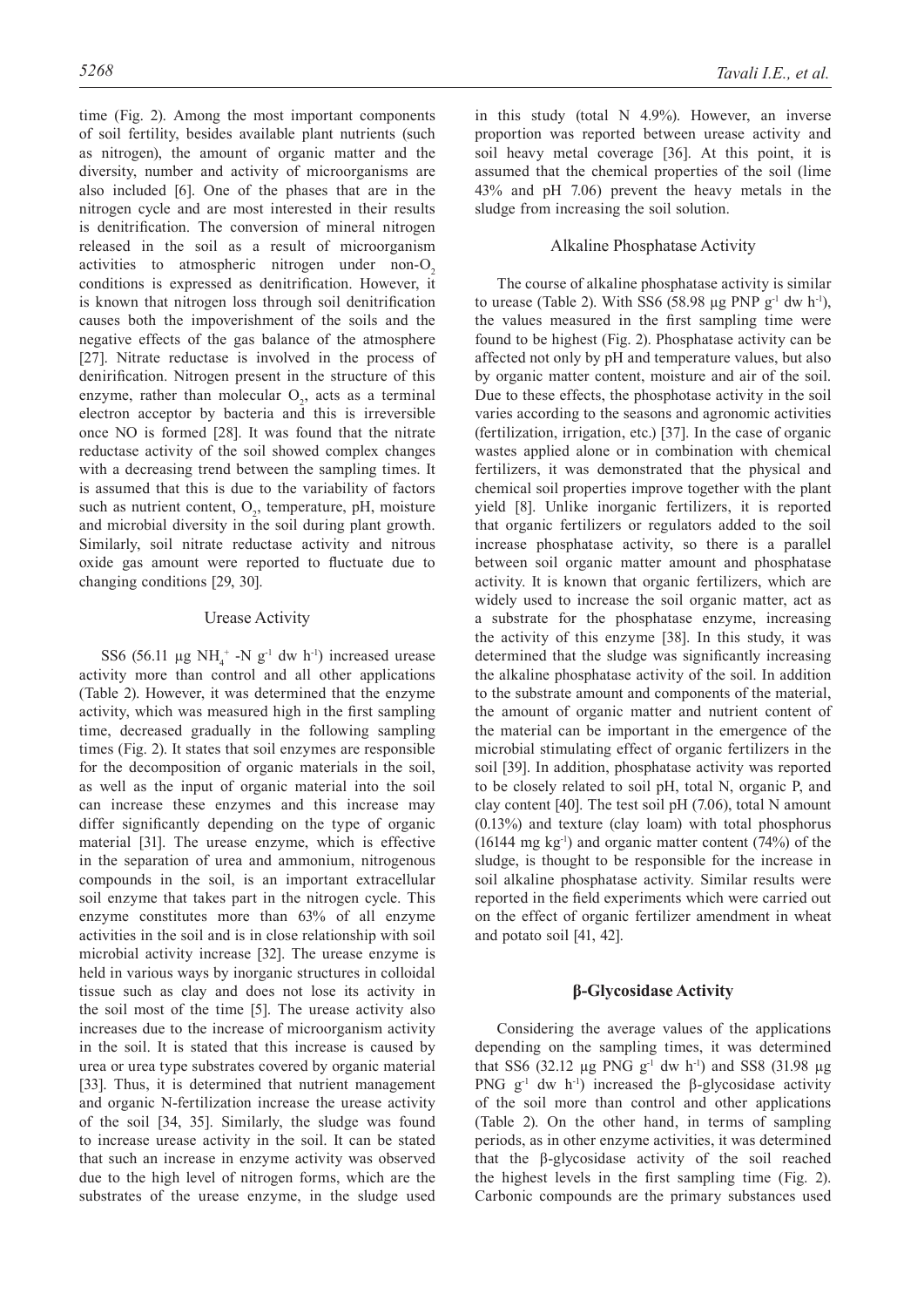by plants and microorganisms as an energy source in agricultural lands. Cellulose is one of the hardest to distinguish among carbon-containing compounds that participate in the vital activities of all living things and are responsible for providing them with energy. β-glucosidase, one of the enzymes active in the soil ecosystem, is the limiting enzyme in microbial separation of cellulose into glucose [43]. The activity of β-glycosidase depends on the quality and quantity of harvest residues remaining in the soil and the types and amounts of organic and inorganic fertilizers given to the soil, soil reaction and temperature, seizure and cultivation. By measuring the activity of this enzyme, important information can be obtained about the biological efficiency of the soil [44]. In this study, it was determined that the sludge has increased the β-glycosidase activity of the soil. This suggests that the sludge is both a source of nutrients and energy for heterotrophic microorganisms, similar to many organic fertilizers, and has a stimulating effect on microbial activity. Indeed, it was reported that soil β-glycosidase activity is promoted by various organic materials and organic fertilizer applications [45]. On the other hand, it is known that β-glucosidase activity is inhibited by the accumulation of heavy metals such as Cu and Cd in the soil [46]. However, this has not been the case here. In addition to the fact that the heavy metal coverage of the sludge used is below the international limit values, this situation is thought to occur due to soil lime content (43%) and pH (7.06).

#### Number of Bacteria

Considering the average values of the applications depending on the sampling times, it was found that the soil increases the number of bacteria of SS6 and SS8  $(2.3x10^6 \text{ cfu } g^{-1} \text{ dw}; \text{ for both})$  compared to control and all other applications (Table 2). In addition, it was determined that the number of bacteria of the soil reached the highest levels in the second sampling time (Fig. 2). Microorganisms need nutrient and energy to survive in the soil. The main nutrient and energy source of microorganisms in the soil is organic matter. Organic fertilizers or organic materials, which constitute the organic matter source of agricultural soils, provide suitable conditions for the reproduction of beneficial bacteria in the soil by increasing the amount of humus and colloidal surfaces in the soil [47].

Soil bacteria, are important elements of soil fertility as they take an active role in the cycle of critical nutrients such as nitrogen, phosphorus and carbon etc. [48]. One of the important parameters examined in this perspective is the presence of bacteria in the soil. It was determined that the applications increase the total number of heterotrophic aerobic mesophilic bacteria in the soil. At this point, it is highly probable that the sludge applied to the soil is rich in both microbial population and diversity. As mentioned earlier, the sludge used in the study is a very rich material especially by organic matter (74%). Thus, it is thought that many and diverse microorganisms (especially bacteria) are added to the soil and the microorganisms existing in the soil are stimulated. Close results were reported for the effect of organic fertilization and sewage sludge biochar amendment on agricultural soil [49, 50]. On the other hand, in a study conducted by Tamilselvi et al. [51], it was determined that microbial presence and enzyme activities in the soil in maize increased more in the growth season when the plant developed vegetative parts. In this study, it was determined that in the early period when the vegetative component of the maize developed, the enzyme activities and the number of bacteria increased in general. Thus, organic wastes applied to the soil increase bacterial diversity by enriching organic matter and prevent soil pollution by reducing the need for chemical fertilizers. Therefore, organic wastes are economical and widely effective organic fertilization materials, and their use should be expanded to maintain soil fertility [2].

#### **Conclusions**

Within the scope of the study, the effects of the sewage sludge on soil microbial dynamics were studied in a field in which maize was cultivated. According to the results obtained; it is clear that the sludge applications on soil enzyme activities and the number of bacteria have a stimulating effect. In other words, depending on the time-bound change factor, the effect of sludge applications on soil nitrification, urease, alkaline phosphatase, β-glycosidase activities and the number of bacteria was found to be positive. Despite the fact that the sludge application has positive effects on soil microbial dynamics, the risks that may occur in the long term (heavy metal accumulation in the soil, groundwater contamination etc.) should not be ignored. However, it can be stated that applying the material to a calcareous soil can significantly reduce risk factors (especially heavy metal accumulation). In addition, this material is thought to have the potential for an alternative soil conditioner to improve soil biological properties and thus maintain soil fertility. As a result, in order to improve the possibilities of the sewage sludge in vegetative production, it will be useful to carry out comprehensive studies in which different factors such as plant and soil type, production model, growth season and climate differ.

#### **Acknowledgements**

This study was financially supported by the Scientific Research Projects Coordination Unit of Akdeniz University (Project no. FYL-2017-2688).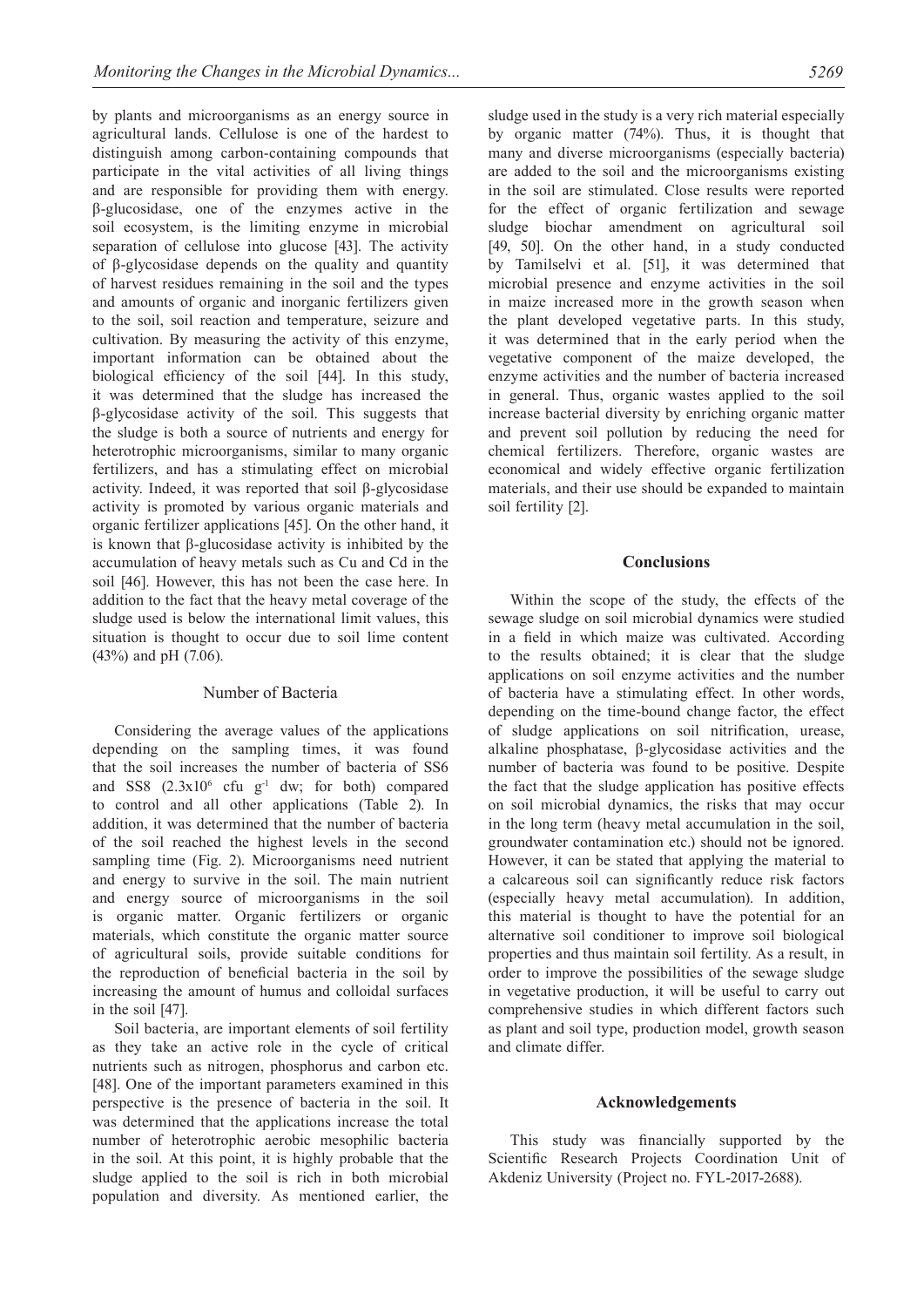#### **Conflict of Interest**

The authors declare no conflict of interest.

#### **References**

- 1. ORMAN S., OK H., KAPLAN M. Application of sewage sludge for growing alfalfa, its effects on the macromicronutrient concentration, heavy metal accumulation, and translocation. Ekoloji, **23** (90), 10, **2014**.
- 2. BÖRJESSON G., KATTERER T. Soil fertility effects of repeated application of sewage sludge in two 30-year-old field experiments. Nutrient Cycling in Agroecosystems, **112**, 369, **2018**.
- 3. ORMAN S, OK H, FAHAD M, OZGUR A. Stabilize ve kurutulmuş evsel arıtma çamurundan humik asit eldesi ve çim (*Lolium Perenne* L.) yetiştiriciliğinde kullanımı. Mediterranean Agricultural Sciences, **33** (3), 411, **2020** [In Turkish].
- 4. OK H., ORMAN S. Nutrient element and heavy metal concentration of ryegrass (*Lolium perenne* L.) growing in calcareous soils amended with sewage sludge. Fresenius Environmental Bulletin, **27** (6), 4532, **2018**.
- 5. VIERIA R.F., PAZIANOTTO R.A.A. Microbial activities in soil cultivated with corn and amended with sewage sludge. SpringerPlus, **5** (1), 1844, **2016**.
- 6. PETERSON M.E., CURTIN D., THOMAS S., CLOUGH T.J., MEENKEN E.D. Denitrification in vadose zone material amended with dissolved organic matter from topsoil and subsoil. Soil Biology and Biochemistry, **61**, 96, **2013**.
- 7. SONG Y., ZHANG X., MA B., CHANG S.X. Biochar addition affected the dynamics of ammonia oxidizers and nitridication in microcosms of a coastal alkaline soil. Biology and Fertility of Soils, **5**, 321, **2014**.
- 8. URRA J., ALKORTA I., LANZEN A., MIJANGOS I., GARBISU C. The application of fresh and composted horse and chicken manure affects soil quality, microbial composition and antibiotic resistance. Applied Soil Ecology, **135**, 73, **2019**.
- 9. KACAR B. Chemical Analysis of Plant and Soil. Ankara University Agriculture Faculty Press, Ankara, 3, **1995** [In Turkish].
- 10. JACKSON M.L. Soil chemical analysis. New Delhi: Prentice Hall of India Private Limited, **1967**.
- 11. KACAR B., INAL A. Plant Analysis. Nobel Press, Ankara, 1241, **2008** [In Turkish].
- 12. U.S. EPA. "Method 3051A (SW-846): Microwave Assisted Acid Digestion of Sediments, Sludges, and Oils," Revision 1. Washington, DC, **2007**.
- 13. BOUYOUCOS G.J. A recalibration of hydrometer method for making mechanical analysis of soils. Agronomy Journal, **43**, 434, **1951**.
- 14. CAGLAR K.O. Soil Science. Ankara University Agriculture Faculty Press, Ankara, 10, **1949** [In Turkish].
- 15. BLACK C.A. Methods of soil analysis. Part 2. Wilconsin, USA: American Society of Agronomy Inc., Publisher Madisson, **1965**.
- 16. SCHINNER F., OHLINGER R., KANDELER E., MARGESIN R. Assay of nitrification (shorth-term estimations). In: Methods in Appilied Soil Microbiology and Biochemistry, Alef K., Nannipieri P. (Eds), Academic Press INC. San Diego, 241, **1995**.
- 17. SCHINNER F., OHLINGER R., KANDELER E., MARGESIN R. Assay of dissimilatory nitrate reductase activity. In: Methods in Applied Soil Microbiology and Biochemistry, Alef K., Nannipieri P. (Eds), Academic Press INC. San Diego, 283, **1991**.
- 18. HOFFMAN G., TEICHER K. A colorimetric method to determine the urease activity in soil. Journal of Plant Nutrition and Soil Science, **95**, 55, **1961** [In German].
- 19. TABATABAI M.A., BREMMER J.M. Use of p-nitrophely phosphate for assay of soil phosphatase activity. Soil Biology and Biochemistry, **1**, 301, **1969**.
- 20. EIVAZI F., TABATABI M.A. Assay of the β-glucosidase activity. In: Methods in applied soil microbiology and biochemistry, Alef K., Nannipieri P. (Eds), Academic Press INC., San Diego, 350, **1988**.
- 21. PARKINSON D., GRAY T.R.C., WILLIAMS S.T. Methods for studying the ecology of soil microorganisms. International Biological Programme Handbook 19. Blackwell Scientific Publications, Oxford, **1971**.
- 22. SPSS (version 17.0). Chicago, USA: IBM, **2008**.
- 23. ZHONG L., DU R., DING K., KANG X., LI F.Y., BOWATTE S., HOOGENDOORN C.J., WANG Y., RUI Y., JIANG L., WANG S. Effects of grazing on  $N_2$ O production potential and abundance of nitrifying and denitrifying microbial communities in meadowsteppe grassland in northern China. Soil Biology and Biochemistry, **69**, 1, **2014**.
- 24. WANG J., ZHANG L., LU Q., RAZA W., HUANG Q., SHEN Q. Ammonia oxidizer abundance in paddy soil profile with different fertilizer regimes. Applied Soil Ecology, **84**, 38, **2014**.
- 25. STRAUSS S.L., REARDON C.L., MAZZOLA M. The response of ammonia-oxidizer activity and community structure to fertilizer amendment of orchard soils. Soil Biology and Biochemistry, **68**, 410, **2014**.
- 26. TSIKNIA M., TZANAKAKIS V.A., OIKONOMIDIS D., PARANYCHIANAKIS N.V., NIKOLAIDIS N.P. Effects of olive mill wastewater on soil carbon and nitrogen cycling. Applied Microbiology and Biotechnology, **98**, 2739, **2014**.
- 27. QIN S., YUAN H., DONG W., HU C., OENEMA O., ZHANG Y. Relationship between soil properties and the bias of  $N_2O$  reduction by acetylene inhibition technique for analyzing soil denitrification potential. Soil Biology and Biochemistry, **66**, 182, **2013**.
- 28. PETERSON M.E., CURTIN D., THOMAS S., CLOUGH T.J., MEENKEN E.D. Denitrification in vadose zone material amended with dissolved organic matter from topsoil and subsoil. Soil Biology and Biochemistry, **61**, 96, **2013**.
- 29. SMITH K.A. Changing views of nitrous oxide emissions from agricultural soil: key controlling processes and assessment at different spatial scales. European Journal of Soil Science, **68** (2), 137, **2017**.
- 30. ABED R.M.M., LAM P., BEER D., STIEF P. High rates of denitrification and nitrous oxide emission in arid biological soil crusts from the Sultanate of Oman. The ISME Journal, **7**, 1862, **2013**.
- 31. LI J., LIANG L.N., LI X., YANG H.F. Effects of compost amendment on soil chemical and biological properties in greenhouse soil. I.International Symposium on Organic Matter Management and Compost Use in Horticulture Book Series: Acta Horticulturae, **1018**, 195, **2014**.
- 32. RAIESI F., BEHESHTI A. Soil specific enzyme activity shows more clearly soil responses to paddy rice cultivation